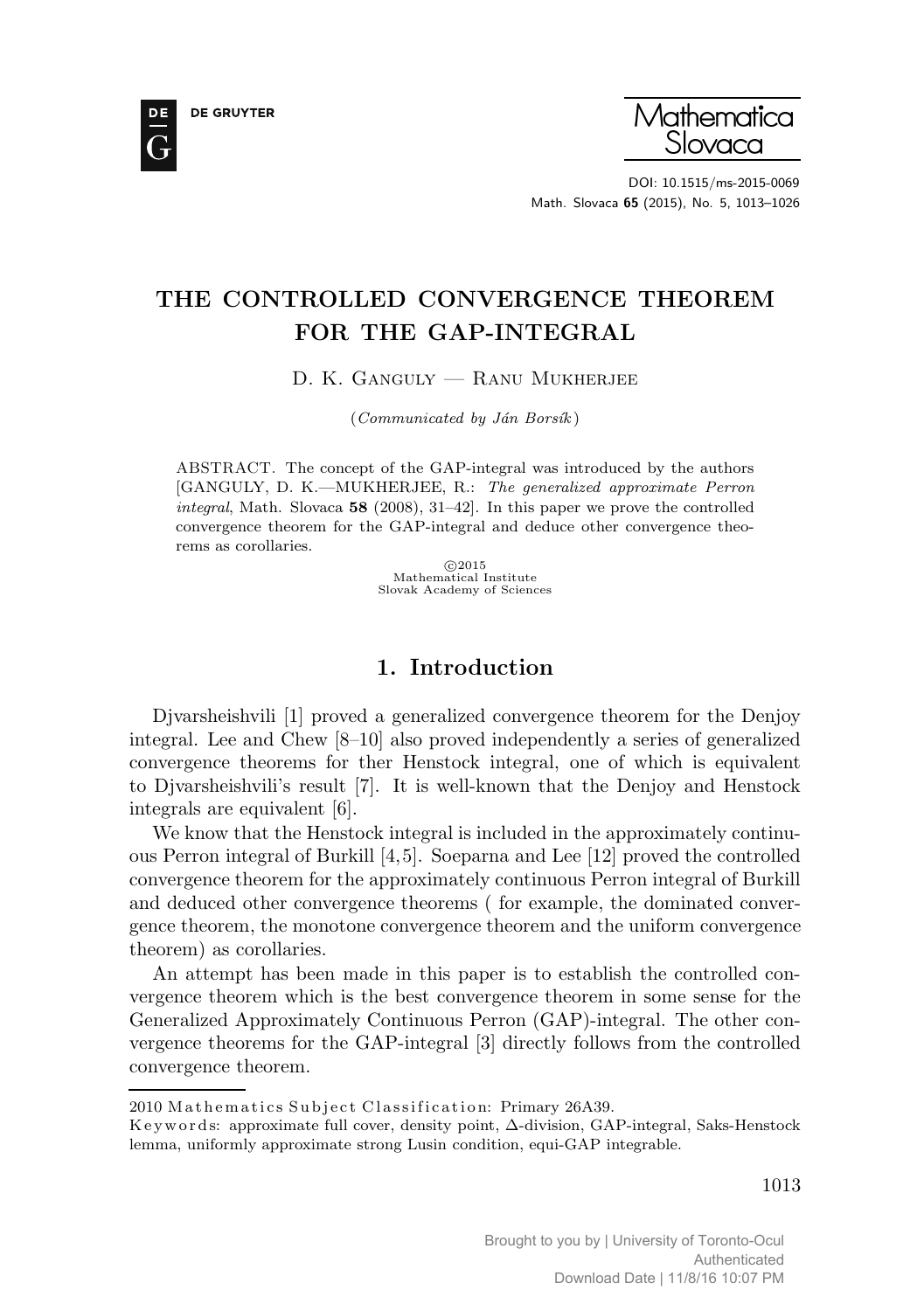## 2. Preliminaries and definitions

**DEFINITION 2.1.** A collection  $\Delta$  of closed subintervals of  $[a, b]$  is called an approximate full cover  $(AFC)$  if for every  $x \in [a, b]$  there exists a measurable set  $D_x \subset [a, b]$  such that  $x \in D_x$  and  $D_x$  has density 1 at x, with  $[u, v] \in \Delta$  whenever  $u, v \in D_x$  and  $u \leq x \leq v$ .

A division of [a, b] obtained by  $a = x_0 < x_1 < \cdots < x_n = b$  and  $\{\xi_1, \xi_2, \ldots, \xi_n\}$ is called a  $\Delta$ -division if  $\Delta$  is an approximate full cover with  $[x_{i-1}, x_i]$  coming from  $\Delta$  or more precisely, if we have  $x_{i-1} \leq \xi_i \leq x_i$  and  $x_{i-1}, x_i \in D_{\xi_i}$  for all i. We call  $\xi_i$  the associated point of  $[x_{i-1}, x_i]$  and  $x_i$   $(i = 0, 1, ..., n)$  the division points.

A division of  $[a, b]$  given by  $a \leq y_1 < z_1 \leq y_2 < z_2 \cdots \leq y_m < z_m \leq b$ and  $\{\zeta_1, \zeta_2, \ldots, \zeta_m\}$  is called a  $\Delta$ -partial division if  $\bigcup_{i=1}^m [y_i, z_i] \subset [a, b]$  and  $\Delta$  is an approximate full cover with  $[y_i, z_i]$  coming from  $\Delta$  or more precisely,  $y_i \le \zeta_i \le z_i$ and  $y_i, z_i \in D_{\zeta_i}$  for all *i*.

Let  $E \subset [a, b]$ . Given a family of measurable sets  $D_x \subset [a, b]$  for each  $x \in E$ such that  $x \in D_x$  and  $D_x$  has density 1 at  $x$ , if  $u, v \in D_{\zeta}$  with  $\zeta \in [u, v]$ , we say that  $\zeta$  is an associated point of  $[u, v]$  and  $u, v$  the division points. The set of all  $([u, v], \zeta)$ , where  $\zeta \in E$ , is called an approximate full cover on E.

We say that a finite set of interval-point pairs  $([u_i, v_i], \zeta_i) \in \Delta$ , where  $\zeta_i \in E$ for all  $i = 1, \ldots, p$ , is a  $\Delta$ -partial division on E.

In [2], the GAP-integral is defined as follows:

**DEFINITION 2.2.** A function  $U: [a, b] \times [a, b] \rightarrow R$  is said to be Generalized Approximate Perron (GAP)-integrable to a real number A if for every  $\varepsilon > 0$ there is an AFC  $\Delta$  of [a, b] such that for every  $\Delta$ -division  $D = (\alpha, \beta, \tau)$  of [a, b] we have

$$
\left| (D) \sum_{\alpha} \{ U(\tau, \beta) - U(\tau, \alpha) \} - A \right| < \varepsilon
$$
\nGAP

\n
$$
\int_{\mathcal{U}}^{b} U.
$$

and we write  $A = (G$  $\int U.$ a

The set of all functions U which are GAP-integrable on  $[a, b]$  is denoted by  $GAP[a, b]$ . We use the notation

$$
S(U, D) = (D) \sum \{ U(\tau, \beta) - U(\tau, \alpha) \}
$$

for the Riemann-type sum corresponding to the function U and the  $\Delta$ -division  $D = ([\alpha, \beta], \tau)$  of  $[a, b]$ .

Note that the integral is uniquely determined.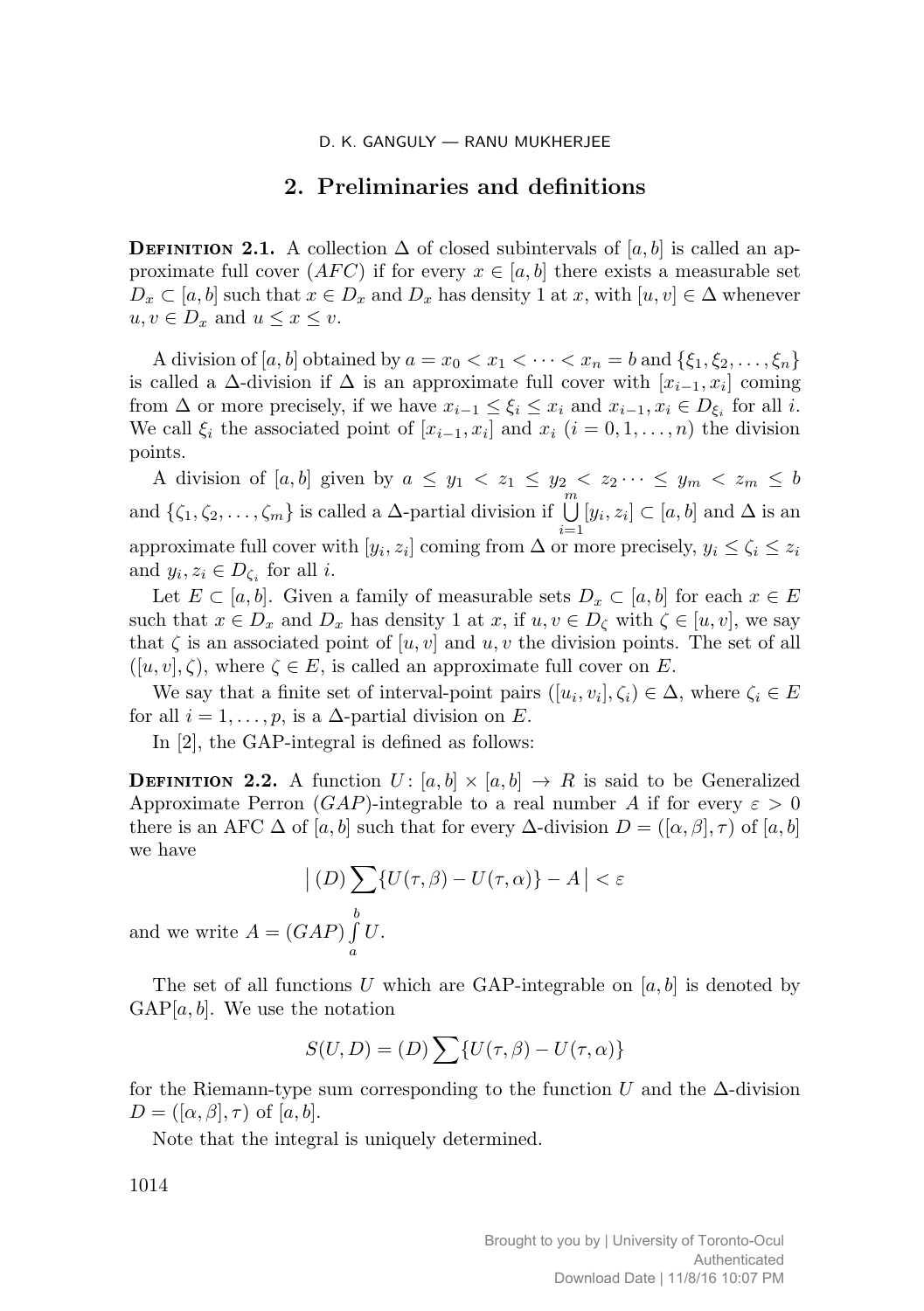For a given function  $U: [a, b] \times [a, b] \rightarrow R$  and a tagged interval  $(\tau, J)$  with  $\tau \in J = [\alpha, \beta] \subset [a, b]$  we will use the notation

$$
U(\tau, J) = U(\tau, \beta) - U(\tau, \alpha)
$$

With the notion of partial division we have proved the following theorem in [2].

Theorem 2.1 (Saks-Henstock Lemma). Let  $U\colon [a,b]\times [a,b]\to R$  be GAPintegrable over [a, b]. Then, given  $\varepsilon > 0$ , there is an approximate full cover  $\Delta$ of [a, b] such that for every  $\Delta$ -division  $D = \{([\alpha_{j-1}, \alpha_j], \tau_j) : j = 1, 2, ..., q\}$  of  $[a, b]$  we have

$$
\Big|\sum_{j=1}^q \{U(\tau_j,\alpha_j)-U(\tau_j,\alpha_{j-1})\}-(GAP)\int_a^b U\Big|<\varepsilon.
$$

Then, if  $\{([\beta_j,\gamma_j],\zeta_j): j=1,2,\ldots,m\}$  represents a  $\Delta$ -partial division of  $[a,b],$ we have

$$
\Big|\sum_{j=1}^m\big[\{U(\zeta_j,\gamma_j)-U(\zeta_j,\beta_j)\}-(GAP)\int\limits_{\beta_j}^{\gamma_j}U\big]\Big|<\varepsilon.
$$

In [2], the indefinite GAP-integral is defined as follows:

**DEFINITION 2.3.** Let  $U \in \text{GAP}[a, b]$ . The function  $\phi : [a, b] \to R$  defined by  $\phi(s)=(GAP)\int\limits_{0}^{s}$ a U,  $a < s \leq b$ ,  $\phi(a) = 0$  is called the indefinite GAP-integral of U.

Given a function  $\phi: [a, b] \to R$  then for  $[\alpha, \beta] \subset [a, b]$ , we put  $\phi(\alpha, \beta) =$  $\phi(\beta) - \phi(\alpha)$ .

We need the following definitions to establish the main theorem in the consequence:

**DEFINITION 2.4.** A function  $\phi$  is said to satisfy the approximate strong Lusin condition (ASL), on a subset X of  $[a, b]$ , if for every set E of measure zero and for every  $\varepsilon > 0$  there exists an approximate full cover  $\Delta$  on X such that for any  $\Delta$ -partial division  $D = (\alpha, \beta, \tau)$  on  $E \cap X$  i.e.  $\tau \in E \cap X$ , we have  $(D) \sum |\phi(\beta) - \phi(\alpha)| < \varepsilon.$ 

A sequence of functions  $\{\phi_n\}$  is said to satisfy the uniformly approximate strong Lusin condition, briefly, UASL, if for every  $\varepsilon > 0$  and every set E of measure zero there exists an approximate full cover  $\Delta$  of [a, b], independent of n, such that for any  $\Delta$ -partial division  $D = \{([\alpha, \beta], \tau)\}\$ on E and for all n we have  $(D) \sum |\phi_n(\alpha, \beta)| < \varepsilon$ .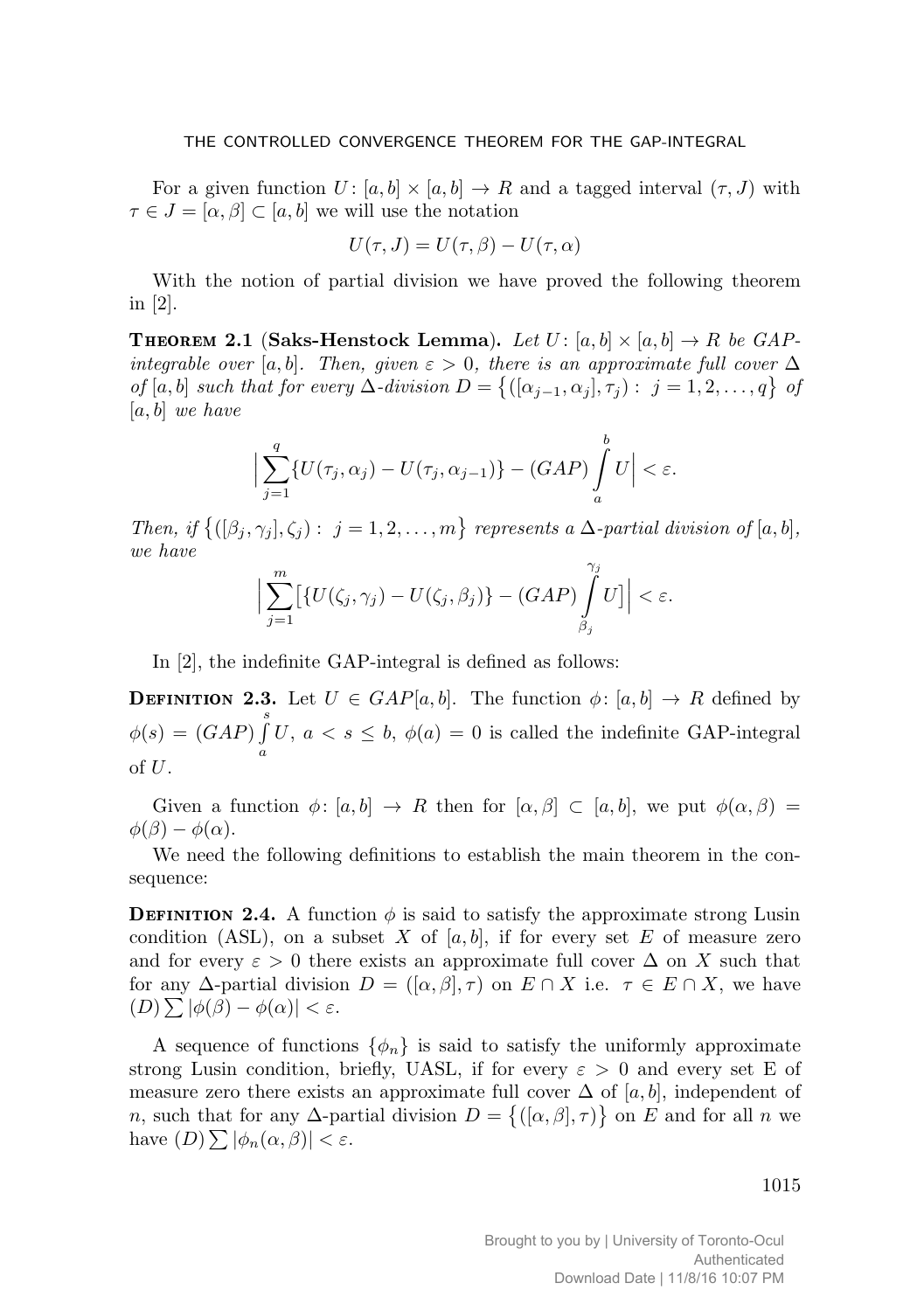**DEFINITION 2.5.** ([6]) A function  $\phi$  defined on [a, b] is said to be  $ACG^*$  on  $X \subset [a, b]$  if X is the union of a sequence of subsets  $X_i$ ,  $i = 1, 2, \ldots$ , such that  $\phi$  is  $AC^*(X_i)$  for each i, that is, for every  $\varepsilon > 0$  there is  $\eta > 0$  such that for any finite or infinite sequence of non-overlapping intervals  $\{[a_k, b_k]\}\$  with at least one of  $a_k$  or  $b_k$  belonging to  $X_i$  satisfying  $\sum$  $\sum_{k} |b_k - a_k| < \eta$  we have  $\sum_{k}$  $\sum_{k} |\phi(a_k, b_k)| < \varepsilon.$ 

A sequence of functions  $\{\phi_n\}$  is said to be  $UACG^*$  on  $X \subset [a, b]$  if X is the union of a sequence of subsets  $X_i$ ,  $i = 1, 2, \ldots$ , such that  $\{\phi_n\}$  is  $UAC^*(X_i)$ for each *i*, that is, the  $\eta$  in the definition of  $AC^*(X_i)$  with  $\phi$  replaced by  $\phi_n$  is independent of n.

**DEFINITION 2.6.** A function  $\phi$  defined on  $[a, b]$  is said to be  $ACC_{ap}^*$  on  $E \subset [a, b]$ if E is the union of a sequence of subsets  $X_k$ ,  $k = 1, 2, \ldots$ , having each  $X_k$ measurable such that  $\phi$  is  $AC^*_{ap}(X_k)$  for each k, that is, for every  $\varepsilon > 0$  there exists an approximate full cover  $\Delta$  and  $\eta > 0$  such that for any  $\Delta$ -partial division  $D = \{([\alpha, \beta], \tau)\}\$ on  $X_k$  satisfying  $(D) \sum |\beta - \alpha| < \eta$  we have  $(D) \sum |\phi(\beta)|$  $-\phi(\alpha)| < \varepsilon$ .

A sequence of functions  $\{\phi_n\}$  is said to be  $UACG^*_{ap}$  on  $E \subset [a, b]$  if E is the union of a sequence of subsets  $X_k$ ,  $k = 1, 2, \ldots$ , having each  $X_k$  measurable such that  $\{\phi_n\}$  is  $UAC^*_{ap}(X_k)$  for each k, that is, the  $\eta$  and the approximate full cover  $\Delta$  in the definition of  $AC^*_{ap}(X_k)$  with  $\phi$  replaced by  $\phi_n$  are independent of n.

**DEFINITION 2.7.** A sequence of GAP-integrable functions  $U_n \colon [a, b] \times [a, b] \to R$ ,  $n = 1, 2, \ldots$  is said to be equi-GAP integrable on [a, b], if for every  $\varepsilon > 0$ , there is an approximate full cover  $\Delta$  of [a, b], independent of n, such that for any  $\Delta$ -division  $D = \{([\alpha, \beta], \tau)\}\$  of  $[a, b]$  and for every n

$$
\left|(D)\sum\{U_n(\tau,\beta)-U_n(\tau,\alpha)\}-(GAP)\int_a^b U_n\right|<\varepsilon.
$$

**DEFINITION 2.8.** Let the functions  $U, U_n$ :  $[a, b] \times [a, b] \rightarrow R$ ,  $n = 1, 2, ...$  be given where  $U_n \in GAP[a, b]$  for  $n = 1, 2, \ldots$ . We say that  $U_n \to U$  almost everywhere in  $[a, b]$ , i.e., except perhaps a set S of measure zero where S is given by  $S = \{ \tau \in [a, b]: U_n(\tau, [\alpha, \beta]) \text{ does not converge to } U(\tau, [\alpha, \beta]) \text{ where } \alpha, \beta \in D_{\tau}$ with  $\alpha \leq \tau \leq \beta$ , whenever  $D_{\tau} \subseteq [a, b]$  is a measurable set of density 1 at  $\tau$ and  $U(\tau, [\alpha, \beta])$  denotes  $\{U(\tau, \beta) - U(\tau, \alpha)\}.$ 

## 3. Main theorem

Now we state the Controlled Convergence Theorem for the GAP-integral as follows: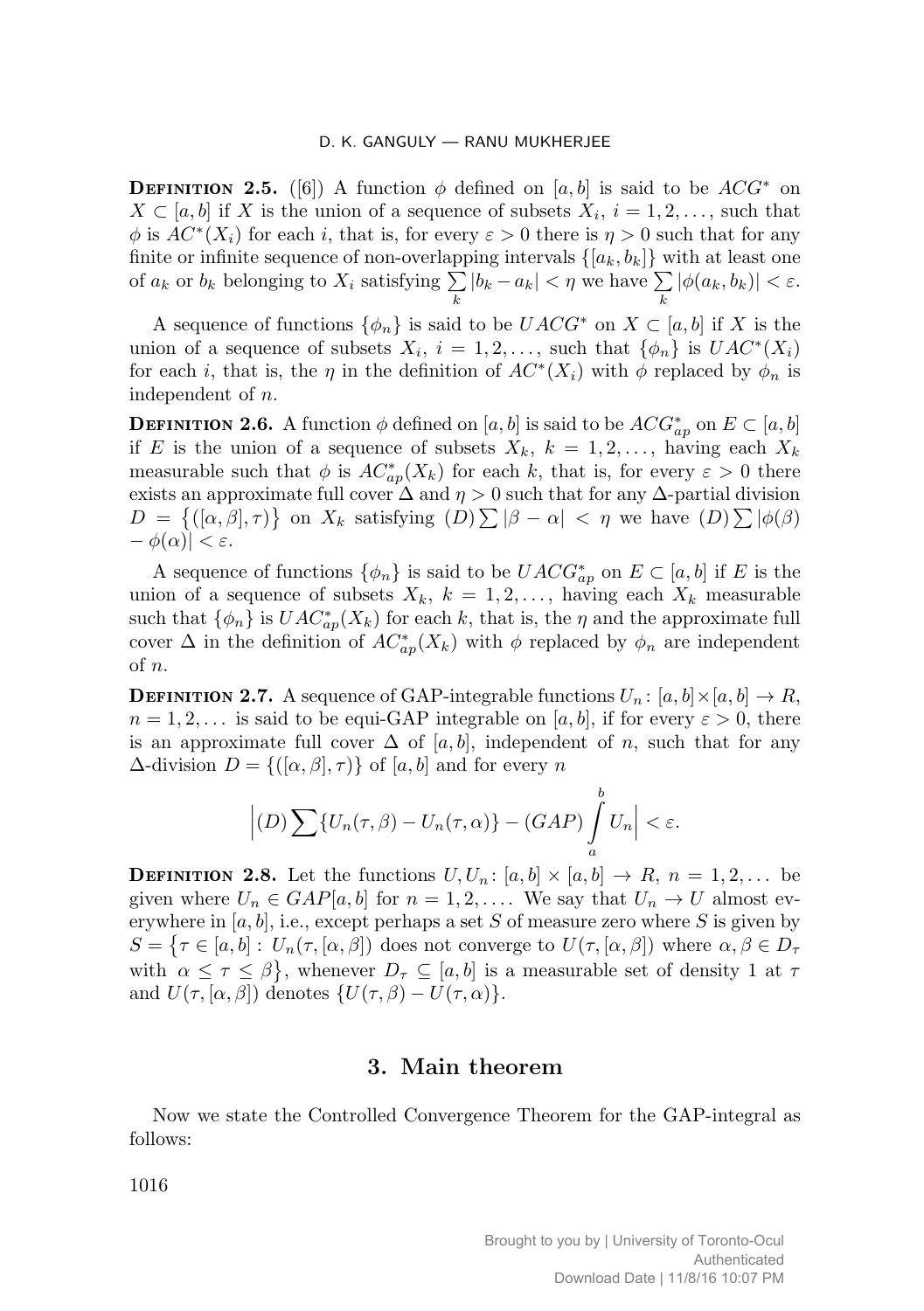## THEOREM 3.1 (Controlled Convergence Theorem).  $\emph{Let}$

- (i)  $U, U_n$ :  $[a, b] \times [a, b] \rightarrow R$ ,  $n = 1, 2, \ldots$  be such that  $U_n \in GAP[a, b]$  for all  $n = 1, 2, \ldots$  with  $U_n \to U$  almost everywhere in [a, b] as  $n \to \infty$ ,
- (ii) the primitives  $\phi_n$  of  $U_n$  be  $UACG^*_{ap}$  on [a, b].

Then  $U \in GAP[a, b]$  and

$$
\lim_{n \to \infty} (GAP) \int_{a}^{b} U_n = (GAP) \int_{a}^{b} U.
$$

We shall prove Theorem 3.1 by four lemmas which run as follows:

**LEMMA 3.1.** Let X be a closed subset of [a, b]. If  $\{\phi_n\}$  is  $UAC^*_{ap}(X)$ , then for every  $\varepsilon > 0$  there exists a closed set  $Y \subset X$ , independent of n, such that  $|X \setminus Y| < \varepsilon$  and  $\{\phi_n\}$  is  $UAC^*(Y)$ .

P r o o f. The proof is same as that of [13: Lemma 6].

#### LEMMA 3.2. Let

- (i)  $U, U_n$ :  $[a, b] \times [a, b] \rightarrow R$ ,  $n = 1, 2, \ldots$  be such that  $U_n \in GAP[a, b]$  for all  $n = 1, 2, \ldots$  with  $U_n \to U$  almost everywhere in [a, b] as  $n \to \infty$ ,
- (ii) the primitives  $\phi_n$  of  $U_n$  be  $UACG^*_{ap}$  on [a, b].

Then  $\{\phi_n\}$  satisfies UASL on [a, b] and is  $UACG^*(X)$  where X is a closed subset of [a, b] such that  $[a, b] \setminus X$  is of measure zero.

P r o o f. We first show that  $\{\phi_n\}$  satisfies ASL uniformly in n on [a, b].

Since  $\{\phi_n\}$  is  $UACG^*_{ap}$  on [a, b], there exists a sequence of measurable sets  ${X_k}$  where  $[a, b] = \bigcup_{k=1}^{\infty} X_k$  such that  ${\phi_n}$  is  $AC^*_{ap}(X_k)$  uniformly in n for each k and let E be a set of measure zero with  $E \subset [a, b]$ .

Then for every  $\varepsilon > 0$ , there exists  $\eta_k > 0$  and an approximate full cover  $\Delta_k$ on  $X_k$  such that for any  $\Delta_k$ -partial division  $D = \{([\alpha, \beta], \tau)\}\$ on  $X_k$  with  $\tau \in X_k$ satisfying  $(D) \sum |\beta - \alpha| < \eta_k$  we have

$$
(D)\sum |\phi_n(\beta) - \phi_n(\alpha)| < \varepsilon/2^k \qquad \text{for all} \quad n \tag{3.1}
$$

Choose an open set  $G_k \supseteq X_k \cap E$  such that  $|G_k| < \eta_k$ , for each k.

We may modify  $\Delta_k$ , so that  $\tau \in [\alpha, \beta] \subset G_k$  whenever  $\tau \in X_k \cap E$ .

We now define an approximate full cover  $\Delta$  on  $[a, b]$  as follows:

 $([\alpha, \beta], \tau) \in \Delta_k$  if  $\tau \in (X_k \setminus \bigcup^{k-1}$  $\bigcup_{i=0} X_i$  with  $X_0 = \phi$ . Then for any  $\Delta$ -partial division  $D = \{([\alpha, \beta], \tau)\}\$  on E we have  $(D) \sum |\phi_n(\alpha, \beta)|$  $\langle \sum_{i=1}^{\infty}$  $k=1$  $\varepsilon/2^k = \varepsilon$ , by (3.1). Hence  $\{\phi_n\}$  satisfies ASL uniformly in n on [a, b].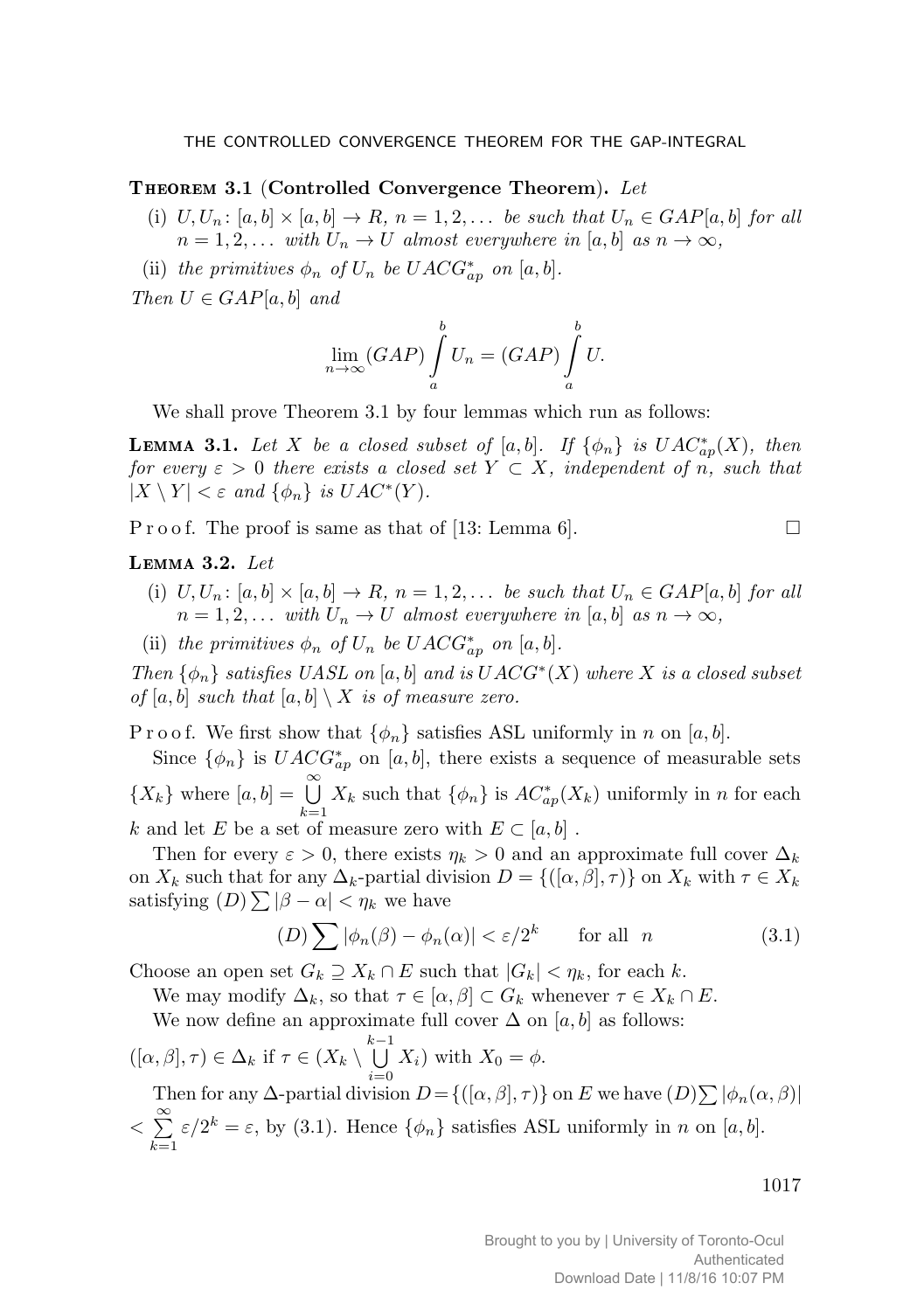We now verify that if  $\{\phi_n\}$  is  $UAC^*_{ap}(X'_i)$ ,  $i = 1, 2$  then  $\{\phi_n\}$  is  $UAC^*_{ap}(X'_1 \cup X'_2)$ .

Since  $\{\phi_n\}$  satisfies  $UAC^*_{ap}(X'_i)$ ,  $i = 1, 2$ , then given  $\varepsilon > 0$ , there exists  $\eta_i > 0$ and approximate full cover  $\Delta_i$  (i = 1, 2) such that for any  $\Delta_i$ -partial division  $D_i = \{([\alpha, \beta], \tau)\}\$  on  $X'_i$  ((i=1, 2)) satisfying  $(D_i) \sum |\beta - \alpha| < \eta_i$  we have

$$
(D_i) \sum |\phi_n(\beta) - \phi_n(\alpha)| < \varepsilon/2 \qquad \text{for all} \quad n \tag{3.2}
$$

Let  $\eta = \min(\eta_1, \eta_2)$  and  $\Delta' = \Delta_1 \cap \Delta_2$ .

Then for any  $\Delta'$ -partial division  $D' = \{([\alpha, \beta], \tau)\}\$ on  $X'_1 \cup X'_2$  satisfying  $(D')\sum |\beta-\alpha| < \eta$  we split D' into  $D'_1$  and  $D'_2$  in which  $\tau \in X'_1$  and  $\tau \in X'_2 \setminus X'_1$ respectively.

Then

$$
(D')\sum |\phi_n(\beta) - \phi_n(\alpha)|
$$
  
<  $(D'_1)\sum |\phi_n(\beta) - \phi_n(\alpha)| + (D'_2)\sum |\phi_n(\beta) - \phi_n(\alpha)|$   
<  $\varepsilon/2 + \varepsilon/2 = \varepsilon$ ,

by  $(3.2)$ , for all n.

Hence  $\{\phi_n\}$  is  $AC^*_{ap}(X'_1 \cup X'_2)$  uniformly in n.

Again since  $\{\phi_n\}$  is  $UACG^*_{ap}$  on [a, b], there exists a sequence of measurable sets  $\{X_k\}$  where  $[a, b] = \bigcup_{k=1}^{\infty}$  $k=1$  $X_k$  such that  $\{\phi_n\}$  is  $AC^*_{ap}(X_k)$  uniformly in n for each k.

We are now ready to assume that  $X_1 \subseteq X_2 \subseteq \cdots \subseteq X_k \subseteq \ldots$ .

Let  $\varepsilon_1 > \varepsilon_2 > \cdots > \varepsilon_n \cdots > 0$  with  $\varepsilon_n \to 0$  as  $n \to \infty$ .

Since  $X_k$  is measurable for each k, we can choose a closed set  $Y_k$  such that  $Y_k \subseteq X_k$  with  $|X_k \setminus Y_k| < \varepsilon_k$  for each k.

We see that

$$
|[a,b] \setminus \bigcup_{k=1}^{\infty} Y_k| = \bigg|\bigcap_{k=1}^{\infty} ([a,b] \setminus Y_k)\bigg| \leq |[a,b] \setminus X_k| + |X_k \setminus Y_k|
$$

for all  $k$ .

Hence 
$$
|[a, b] \setminus \bigcup_{k=1}^{\infty} Y_k| = 0
$$
.  
Then  $[a, b] = \bigcup_{k=1}^{\infty} Y_k \cup Z$  where  $Z = [a, b] \setminus \bigcup_{k=1}^{\infty} Y_k$  having  $|Z| = 0$ .

As  $|\bigcup_{k=0}^{\infty} Y_k| = b - a$ , hence given  $\varepsilon > 0$ , there exists a positive integer m such  $k=1$ that

$$
|[a,b] \setminus \bigcup_{k=1}^m Y_k| < \varepsilon/2
$$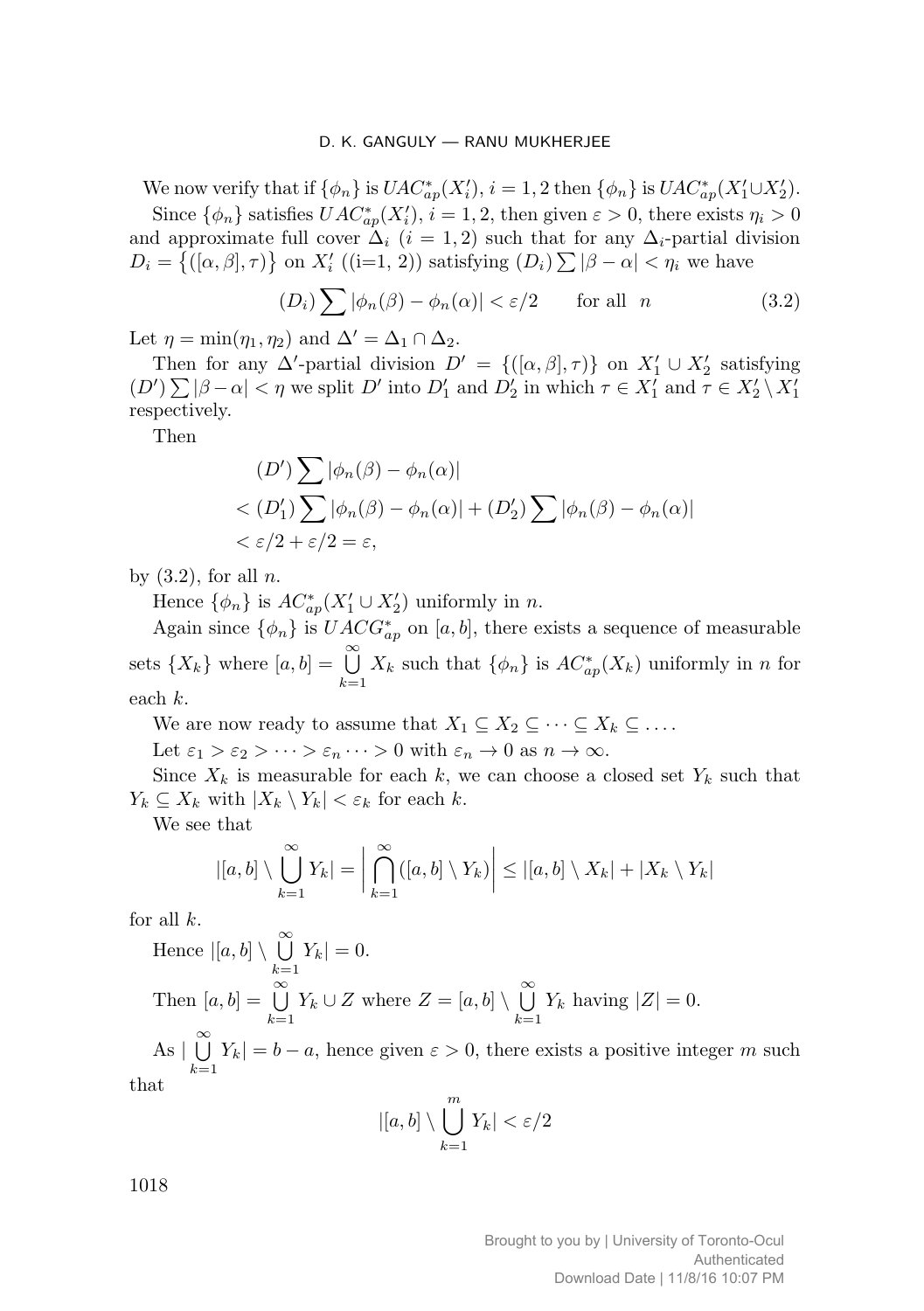Let  $Y = \bigcup^{m}$  $_{k=1}$  $Y_k$  .

Hence Y is a closed set and  $\{\phi_n\}$  is  $AC^*_{ap}(Y)$  uniformly in n. Then by Lemma 3.2,  $\{\phi_n\}$  is  $AC^*(Y)$  uniformly in *n*.

## LEMMA  $3.3.$  Let

- (i)  $U, U_n$ :  $[a, b] \times [a, b] \rightarrow R$ ,  $n = 1, 2, \ldots$  be such that  $U_n \in GAP[a, b]$  with primitives  $\phi_n$  for all  $n = 1, 2, \ldots$  and  $U_n \to U$  almost everywhere in [a, b],
- (ii) the primitives  $\phi_n$  satisfy UASL on [a, b] and be UACG<sup>\*</sup> on X where X is a closed subset of [a, b] such that  $[a, b] \setminus X$  is of measure zero.

Then there is a sequence  $\{U_n^*\}$  such that  $U_n^*(\tau,t) = U_n(\tau,t)$  almost everywhere in [a, b] for all n and for  $\tau, t \in [a, b]$  and a subsequence of  $\{U_n^*\}$  is equi-GAP integrable on [a, b].

P r o o f. Since  $\{\phi_n\}$  is  $UACG^*$  on X, the family  $\{\phi_n\}$  is equi-continuous and therefore uniformly bounded on  $X$ . It follows from Ascoli theorem that there is a subsequence of  $\{\phi_n\}$  uniformly convergent to a continuous function  $\phi$  on X. For convenience, let  $\{\phi_n\}$  be itself the subsequence.

Then by [6: Theorem 9.8], X is the union of a sequence of closed sets  $X_i$ ,  $i = 1, 2, \ldots$ , and for every i, j and  $\varepsilon > 0$  there is an integer  $n(i, j)$  such that for any partial division of X given by  $\alpha_1 < \beta_1 \leq \alpha_2 < \beta_2 \leq \cdots \leq \alpha_p < \beta_p$  with at least one of  $\alpha_k, \beta_k$  belonging to  $X_i$ , for each k, we have

$$
\left| \sum_{k=1}^{p} \{ \phi_n(\alpha_k, \beta_k) - \phi_m(\alpha_k, \beta_k) \} \right| < \varepsilon 2^{-i-j} \qquad \text{whenever} \quad n, m \ge n(i, j) \tag{3.3}
$$

We may assume that, for each i, the sequence  $\{n(i,j): j = 1, 2, ...\}$  is strictly increasing. Consequently, given i, we may choose  $\{n(i+1,j): j = 1,2,...\}$ as a subsequence of  $\{n(i,j): j=1,2,\ldots\}$ . Next we replace  $\phi_n$  by  $\phi_{n(i,i)}$ . For convenience we denote  $\phi_{n(i,i)}$  by  $\phi_n$  again.

Since each  $U_n \in GAP[a, b]$ , by the Saks-Henstock Lemma, there is an approximate full cover  $\Delta_n$  of  $[a, b]$  such that for any  $\Delta_n$ -partial division  $D = \{([\alpha, \beta], \tau)\}\$ of [a, b] we have

$$
(D)\sum |\{U_n(\tau,\beta) - U_n(\tau,\alpha)\} - \phi_n(\alpha,\beta)| < \varepsilon/2^n \tag{3.4}
$$

Let  $P = \{ \tau \in [a, b] : U_n(\tau, [\alpha, \beta]) \text{ does not converge to } U(\tau, [\alpha, \beta]) \text{ where }$  $\alpha, \beta \in D_\tau$ , with  $\alpha \leq \tau \leq \beta$ , whenever  $D_\tau \subseteq [a, b]$  is a measurable set of density 1 at  $\tau$  with  $\tau \in D_{\tau}$ .

We write  $Y_1 = X_1$  and  $Y_i = X_i \setminus (X_1 \cup X_2 \cup \cdots \cup X_{i-1})$  for  $i = 2, 3, \ldots$  where 。<br>U  $\bigcup_{i=1} Y_i = X.$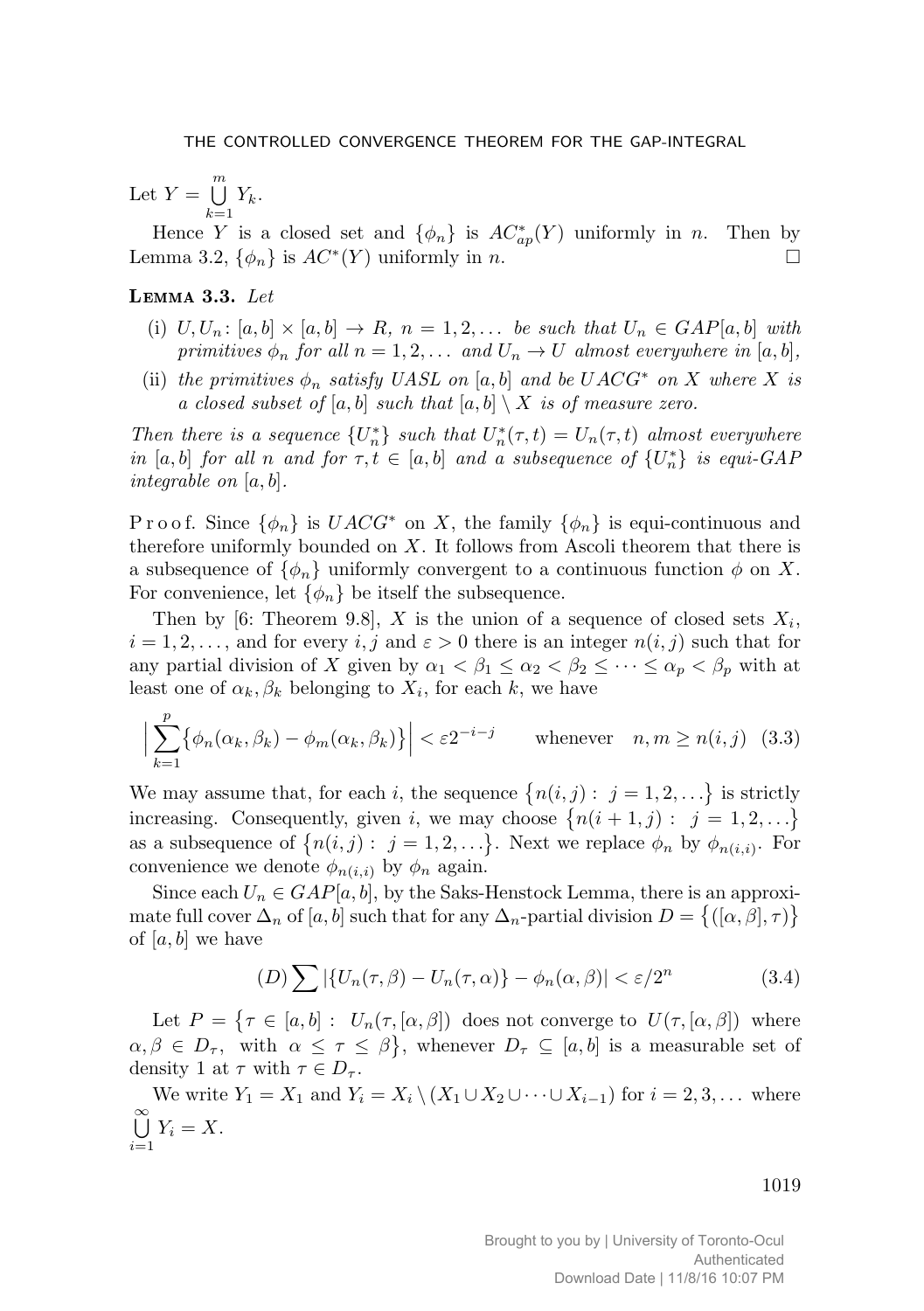Then for every  $\tau \in (\lbrack a,b\rbrack \backslash P) \cap Y_i$  we choose  $m(\tau) \geq n(i,i)$  such that whenever  $n, m \geq m(\tau)$  we have

$$
\left| \left\{ U_n(\tau,\beta) - U_n(\tau,\alpha) \right\} - \left\{ U_m(\tau,\beta) - U_m(\tau,\alpha) \right\} \right| < \varepsilon/2^{m(\tau)} \tag{3.5}
$$

whenever  $D_{\tau} \subseteq [a, b]$  is a measurable set of density 1 at  $\tau$  with  $\alpha, \beta \in D_{\tau}$ .

The family  $\{D_\tau : \tau \in ([a, b] \setminus P) \cap X\}$  constitutes an approximate full cover  $\Delta'$ .

Without any loss of generality, we may assume that  $\Delta' = \Delta_1 \cap \Delta_2 \cap \cdots \cap \Delta_{m(\tau)}$ . Since  $P \cap X$  is of measure zero, we may choose an open set G such that  $G \supset P \cap X$  and  $m(G) < \varepsilon$ .

If  $\tau \in P \cap X$ , then  $\tau \in G$  and hence we can find  $[\alpha, \beta]$  such that  $\tau \in [\alpha, \beta] \subset G$ . The family  $\{([\alpha,\beta],\tau): \tau \in P \cap X\}$  constitutes an approximate full cover  $\Delta''$ . For each  $\tau \in X$ , we choose  $\Delta_0 = \Delta' \cap \Delta''$ .

We show that  $\{U_n\}$  is equi-GAP integrable on X.

Let  $D = \{([\alpha, \beta], \tau)\}\$ be any  $\Delta_0$ -division of X, i.e.,  $\tau \in X$ . We split D into  $D_1$  and  $D_2$  in which  $\tau \in P \cap X$  and  $\tau \in ([a, b] \setminus P) \cap X$  respectively.

Then we have

$$
(D) \sum |\{U_n(\tau,\beta) - U_n(\tau,\alpha)\} - \phi_n(\alpha,\beta)|
$$
  
\n
$$
\leq (D_1) \sum |\{U_n(\tau,\beta) - U_n(\tau,\alpha)\} - \phi_n(\alpha,\beta)|
$$
  
\n
$$
+ (D_2) \sum |\{U_n(\tau,\beta) - U_n(\tau,\alpha)\} - \phi_n(\alpha,\beta)|
$$
  
\n
$$
< \varepsilon + (D_2) \sum_{m(\tau) \geq n} |\{U_n(\tau,\beta) - U_n(\tau,\alpha)\} - \phi_n(\alpha,\beta)|
$$
  
\n
$$
+ (D_2) \sum_{m(\tau) < n} |\{U_n(\tau,\beta) - U_n(\tau,\alpha)\} - \phi_n(\alpha,\beta)|
$$
  
\n
$$
< 2\varepsilon + (D_2) \sum |\{U_n(\tau,\beta) - U_n(\tau,\alpha)\} - \{U_{m(\tau)}(\tau,\beta) - U_{m(\tau)}(\tau,\alpha)\}|
$$
  
\n
$$
+ (D_2) \sum |\{U_{m(\tau)}(\tau,\beta) - U_{m(\tau)}(\tau,\alpha)\} - \phi_{m(\tau)}(\alpha,\beta)|
$$
  
\n
$$
+ (D_2) \sum |\phi_{m(\tau)}(\alpha,\beta) - \phi_n(\alpha,\beta)| < 5\varepsilon,
$$

using  $(3.3)$ ,  $(3.4)$  and  $(3.5)$  in the reverse order.

That is,  $\{U_n\}$  is equi-GAP integrable on X.

If we define  $U_n^* = U_n \chi_X$  and  $U^* = U \chi_X$ , where  $\chi_X$  is the characteristic function of  $X$ .

Then  $U_n^*(\tau, t) = U_n(\tau, t)$  almost everywhere in  $[a, b]$  for all n, since  $[a, b] \setminus X$ is of measure zero.

Also each  $U_n^*$  is GAP-integrable with primitive  $\phi_n$  and  $U_n^* \to U^*$  everywhere in [a, b].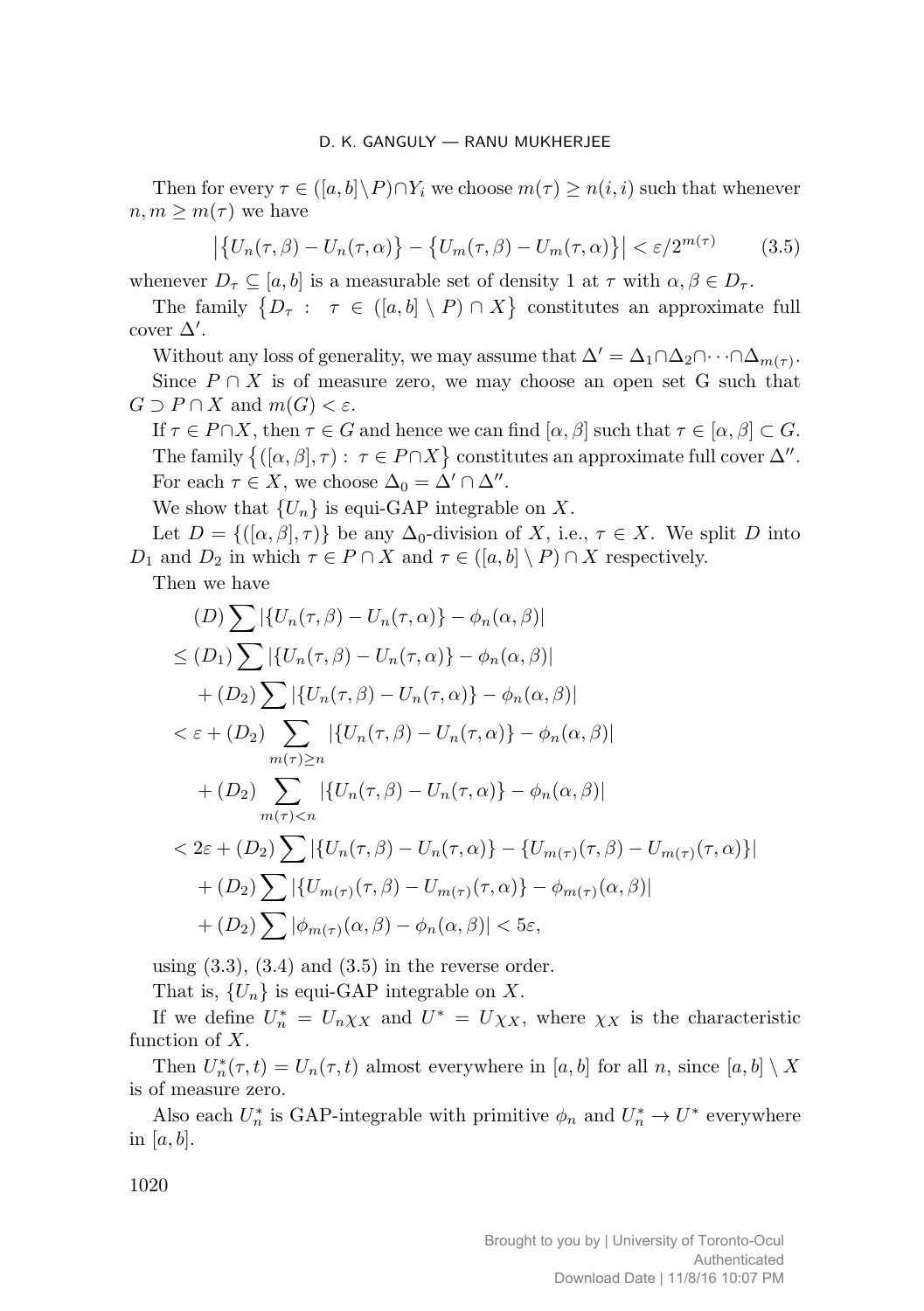Again since the primitives  $\phi_n$  satisfy UASL condition on [a, b], for any  $\varepsilon > 0$ there is an approximate full cover  $\Delta^*$  of [a, b], independent of n, such that for any  $\Delta^*$ -partial division  $D = \{([\alpha, \beta], \tau)\}\$ on  $[a, b] \setminus X$ , i.e.,  $\tau \in [a, b] \setminus X$  we have  $(D) \sum |\phi_n(\alpha, \beta)| < \varepsilon.$ 

For each  $\tau \in [a, b]$ , we choose  $\Delta = \Delta_0 \cap \Delta^*$ .

The functions  $U_n^*$  are also equi-GAP integrable on  $[a, b]$  since for any  $\Delta$ -divi- $\sin D = \{([\alpha, \beta], \tau)\}\$  of  $[a, b]$  we have  $(D) \sum |\{U_n^*(\tau, \beta) - U_n^*(\tau, \alpha)\} - \phi_n(\alpha, \beta)| =$  $(D) \sum$  $\tau \in X$  $\left| \left\{ U_n(\tau,\beta) - U_n(\tau,\alpha) \right\} - \phi_n(\alpha,\beta) \right| + (D) \sum_{\tau \in [\alpha,b]}$  $\tau{\in}[a,b]{\setminus}X$  $|\phi_n(\alpha, \beta)| < 2\varepsilon.$   $\Box$ 

### LEMMA  $3.4.$  Let

- (i)  $U, U_n : [a, b] \times [a, b] \rightarrow R$ ,  $n = 1, 2, \ldots$  be such that  $U_n \in GAP[a, b]$  for all  $n = 1, 2, \ldots$  with  $U_n \to U$  almost everywhere in [a, b],
- (ii) the functions  $U_n$  be equi-GAP integrable on [a, b],
- (iii) the primitives  $\phi_n$  of  $U_n$  satisfy UASL on [a, b].

Then  $U \in GAP[a, b]$  and

$$
\lim_{n \to \infty} (GAP) \int_{a}^{b} U_n = (GAP) \int_{a}^{b} U.
$$

P r o o f. Since the functions  $U_n$  are equi-GAP integrable on [a, b], for every  $\varepsilon > 0$ there exists an approximate full cover  $\Delta$  of [a, b], independent of n, such that for all  $n$ 

$$
(D)\sum |\{U_n(\tau,\beta) - U_n(\tau,\alpha)\} - \phi_n(\alpha,\beta)| < \varepsilon
$$

whenever  $D = \{([\alpha, \beta], \tau)\}\$ is any  $\Delta$ -division of  $[a, b].$ 

By the UASL condition on the primitives  $\phi_n$ , for any set  $X \subset [a, b]$  of measure zero and for any  $\varepsilon > 0$  there is an approximate full cover  $\Delta_0$ , independent of n, such that  $(D) \sum |\phi_n(\alpha, \beta)| < \varepsilon$  for all n whenever  $D = \{([\alpha, \beta], \tau)\}\$ is a  $\Delta_0$ -partial division of [a, b] with  $\tau \in X$ .

Let us choose  $\Delta \subseteq \Delta_0$ .

Also let  $X = \{ \tau \in [a, b] : U_n(\tau, [\alpha, \beta]) \text{ does not converge to } U(\tau, [\alpha, \beta]) \text{ where }$  $\alpha, \beta \in D_{\tau}$  with  $\alpha \leq \tau \leq \beta$ , whenever  $D_{\tau} \subseteq [a, b]$  is a measurable set of density 1 at  $\tau$  including  $\tau$ . Then the measure of X is zero.

Suppose that  $U_n^* = U_n \chi_{[a,b]\setminus X}$  and  $U^* = U \chi_{[a,b]\setminus X}$ , where  $\chi_{[a,b]\setminus X}$  is the characteristic function of  $[a, b] \setminus X$ .

Then each  $U_n^*$  is GAP-integrable with primitive  $\phi_n$  and  $U_n^* \to U^*$  everywhere in [a, b].

The functions  $U_n^*$  are also equi-GAP integrable on  $[a, b]$  since for any  $\Delta$ -division  $D = \{([\alpha, \beta], \tau)\}\$  we have  $(D) \sum |\{U_n^*(\tau, \beta) - U_n^*(\tau, \alpha)\} - \phi_n(\alpha, \beta)| =$  $(D) \sum$  $\tau{\in}[a{,}b]{\setminus}X$  $\left| \left\{ U_n(\tau,\beta) - U_n(\tau,\alpha) \right\} - \phi_n(\alpha,\beta) \right| + (D) \sum_{\tau \in \mathcal{N}}$  $\sum_{\tau \in X} |\phi_n(\alpha, \beta)| < 2\varepsilon.$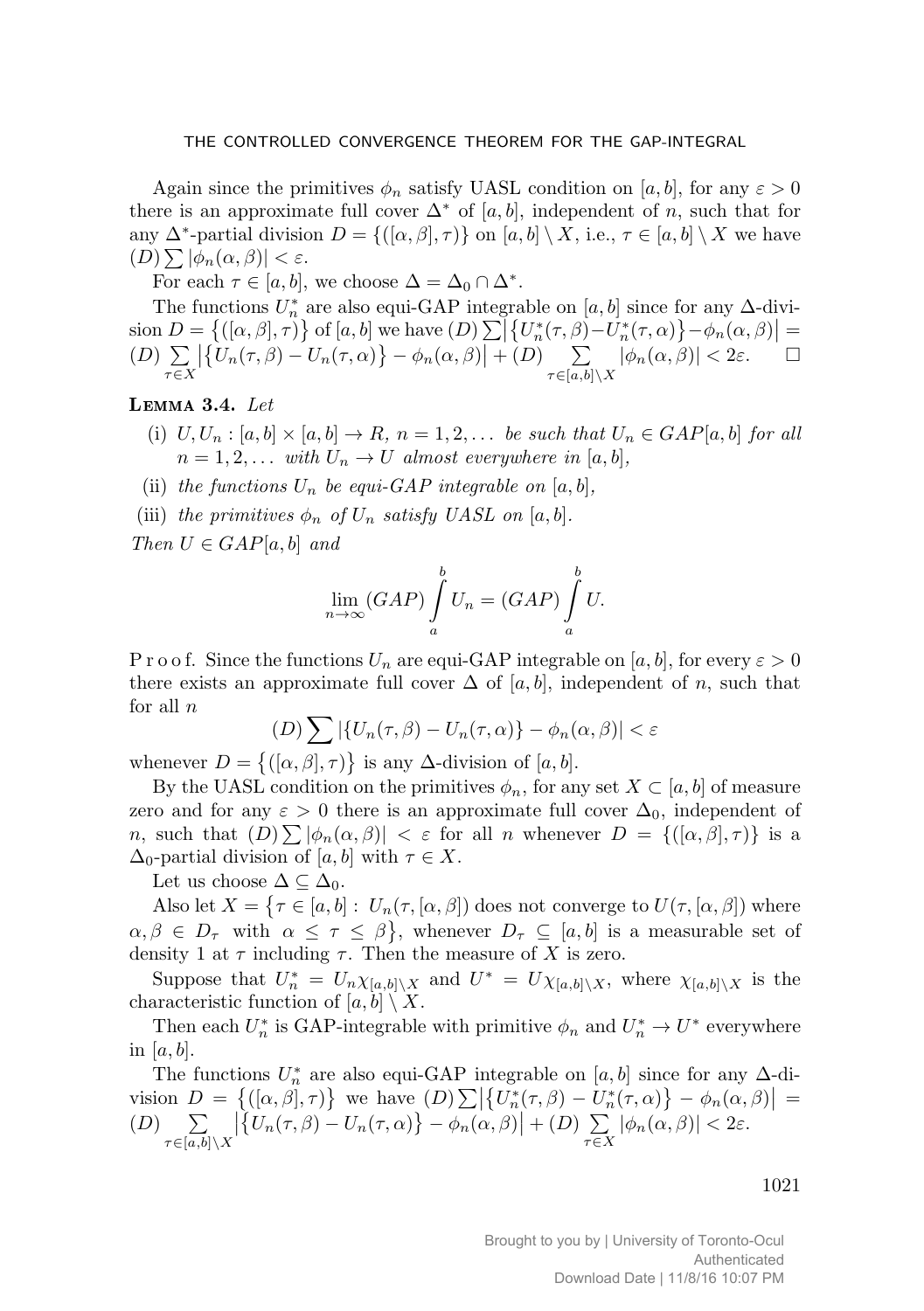Since the functions  $U_n^*$  are equi-GAP integrable on [a, b], it is true that for every  $\varepsilon > 0$  there exists an approximate full cover  $\Delta$  of [a, b], independent of n, such that for all  $n$ 

$$
|S(U_n^*, D) - (GAP)\int_a^b U_n^*| < \varepsilon/2
$$

whenever D is any  $\Delta$ -division of [a, b].

Since  $U_n^* \to U^*$  everywhere in  $[a, b]$  as  $n \to \infty$ , there exists a positive integer  $N_1$  such that for  $n>N_1$ , we get

$$
\left| \left\{ U_n^*(\tau,\beta) - U_n^*(\tau,\alpha) \right\} - \left\{ U^*(\tau,\beta) - U^*(\tau,\alpha) \right\} \right| < \varepsilon/2^n
$$

for  $\tau \in [a, b]$  with  $\alpha, \beta \in D_{\tau}$ , whenever  $D_{\tau} \subseteq [a, b]$  is a measurable set of density 1 at  $\tau$ .

The family  $\{D_\tau: \tau \in [a, b]\}$  constitutes an approximate full cover  $\Delta'$ . We take any  $\Delta'$ -division  $D = \{([\alpha, \beta], \tau)\}\$  of  $[a, b]$ .

So, for all  $n > N_1$ , we have  $|S(U_n^*, D) - S(U^*, D)| = |\sum_{n=1}^{\infty} \{U_n^*(\tau, \beta) - U_n^*(\tau, \alpha)\}|$  $-\left\{U^*(\tau,\beta)-U^*(\tau,\alpha)\right\}\right| < \varepsilon/2.$ That is,  $\lim_{n \to \infty} S(U_n^*, D) = S(U, D)$ .

We choose an approximate full cover  $\Delta$  such that  $\Delta \subseteq \Delta'$ .

Therefore, for any  $\Delta$ -division D of [a, b] we have

$$
|S(U^*, D) - (GAP) \int_a^b U_n^*|
$$
  
\n
$$
\leq |S(U^*, D) - S(U_n^*, D)| + |S(U_n^*, D) - (GAP) \int_a^b U_n^*|
$$
  
\n
$$
< \varepsilon/2 + \varepsilon/2 = \varepsilon \quad \text{for all} \quad n > N_1.
$$
\n(3.6)

First, we get from (3.6) that for all positive integers  $n, p > N_1$ 

$$
\left| (GAP) \int_{a}^{b} U_n^* - (GAP) \int_{a}^{b} U_p^* \right|
$$
  
\n
$$
\leq \left| (GAP) \int_{a}^{b} U_n^* - S(U^*, D) \right| + \left| S(U^*, D) - (GAP) \int_{a}^{b} U_p^* \right|
$$
  
\n
$$
< \varepsilon + \varepsilon = 2\varepsilon.
$$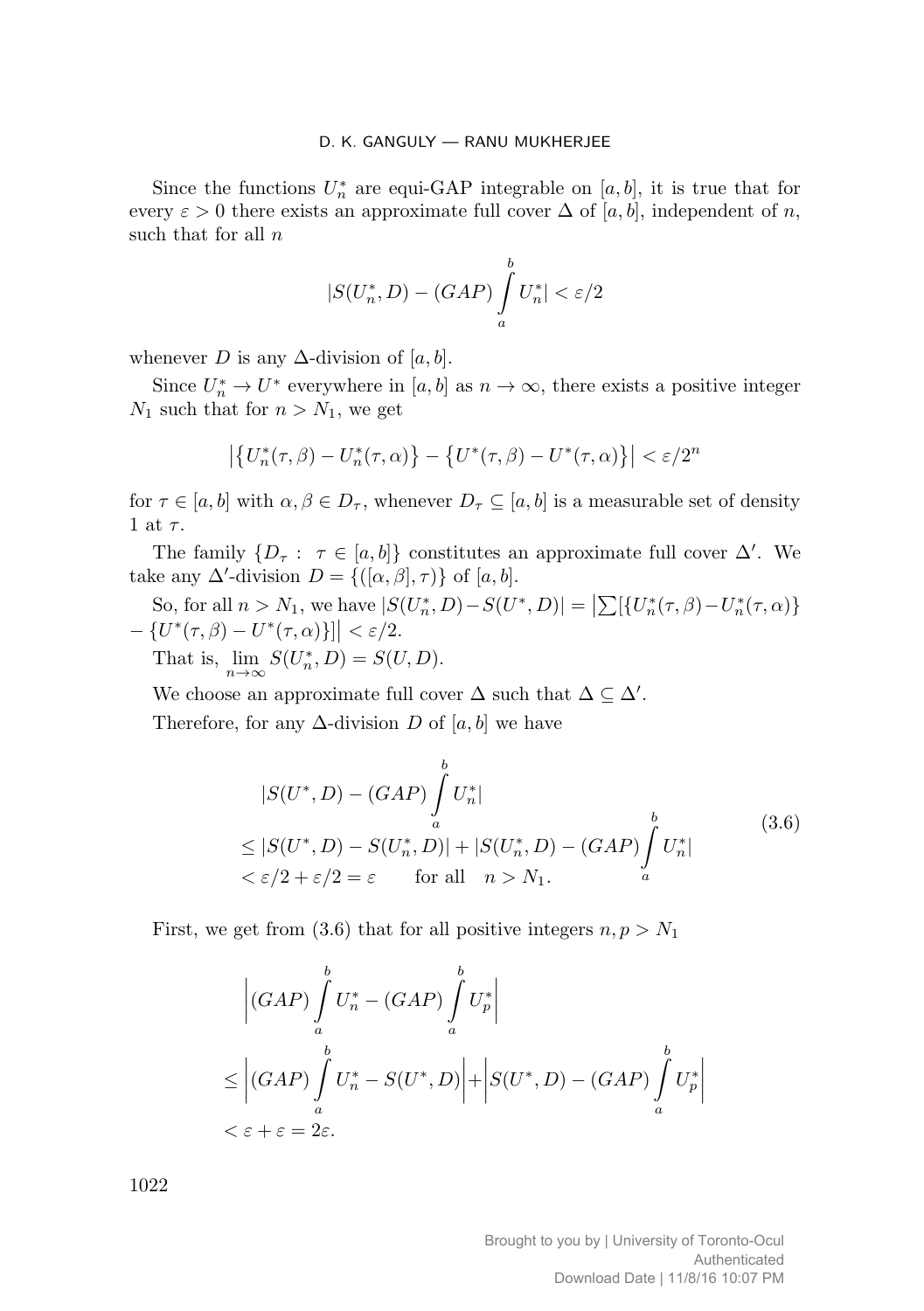This means that  $\{(\hat{G}AP) \int_{a}^{b}$ a  $U_n^*$  is a Cauchy sequence in R and therefore  $\lim_{n\to\infty}$  (GAP)  $\int_{a}^{b}$ a  $U_n^*$  exists. Let

$$
\lim_{n \to \infty} (GAP) \int_{a}^{b} U_n^* = A.
$$
\n(3.7)

Then, given  $\varepsilon > 0$ , there exists a positive integer  $N_2$  such that

$$
|(GAP)\int_{a}^{b} U_{n}^{*} - A| < \varepsilon \qquad \text{for all} \quad n > N_{2}
$$

Let  $N = \max(N_1, N_2)$ . Then, we get from (3.6) and (3.7) for  $n > N$ , that

$$
|S(U^*,D)-A| \leq \left|S(U^*,D)-(GAP)\int_a^b U_n^*\right| + \left|(GAP)\int_a^b U_n^*-A\right| < \varepsilon + \varepsilon = 2\varepsilon.
$$

Hence  $U^* \in GAP[a, b]$  and

$$
\lim_{n \to \infty} (GAP) \int_{a}^{b} U_n^* = (GAP) \int_{a}^{b} U^*.
$$

Theorem 3.1 follows combining Lemma 3.2, Lemma 3.3, Lemma 3.4 and Lemma 3.5.

## COROLLARY 3.1.1 (Uniform Integrability Theorem). ([3]) Let

- (i)  $U, U_n$ :  $[a, b] \times [a, b] \rightarrow R$ ,  $n = 1, 2, \ldots$  be such that  $U_n \in GAP[a, b]$  for all  $n = 1, 2, \ldots,$
- (ii) there be an approximate full cover  $\Delta_0$  of [a, b] such that

$$
\lim_{n \to \infty} [U_n(\tau, t_2) - U_n(\tau, t_1)] = U(\tau, t_2) - U(\tau, t_1)
$$

for each  $\tau \in [a, b]$  and for every interval-point pair  $([t_1, t_2], \tau) \in \Delta_0$ ,

(iii) for every  $\eta > 0$  there be an approximate full cover  $\Delta$  of [a, b] such that

$$
|S(U_n, D) - (GAP) \int_a^b U_n| < \eta
$$

for every  $\Delta$ -division D of [a, b] and every  $n = 1, 2, \ldots$ 

1023

 $\Box$ 

Brought to you by | University of Toronto-Ocul Authenticated Download Date | 11/8/16 10:07 PM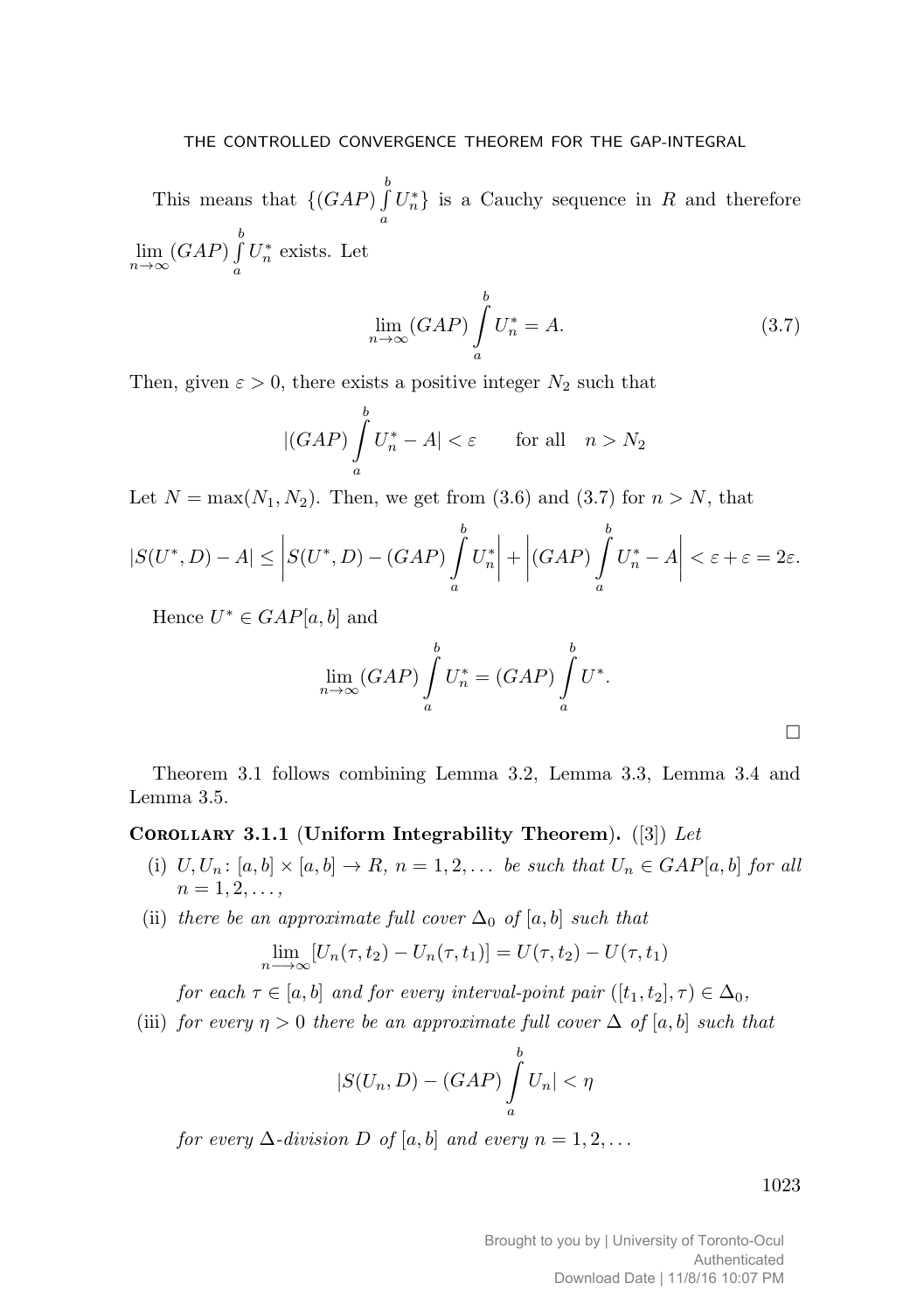Then  $(GAP)$   $\int_{0}^{b}$ a U exists and

$$
\lim_{n \to \infty} (GAP) \int_{a}^{b} U_n = (GAP) \int_{a}^{b} U.
$$

The Uniform Integrability Theorem follows from the Controlled Convergence Theorem if the condition (ii) in Theorem 3.1 is replaced by the equi-GAP integrability condition i.e., for every  $\eta > 0$  there be an approximate full cover  $\Delta$ of [a, b] such that

$$
|S(U_n, D) - (GAP) \int_a^b U_n| < \eta
$$

for every  $\Delta$ -division D of [a, b] and every  $n = 1, 2, \ldots$ 

## <code>COROLLARY 3.1.2</code> (Monotone Convergence Theorem).  $([3])$  Let

(i)  $U, U_n$ :  $[a, b] \times [a, b] \rightarrow R$ ,  $n = 1, 2, \ldots$  be such that  $U_n \in GAP[a, b]$  for all  $n = 1, 2, \ldots$  with  $\sup(GAP) \int^{b}$  $\int_a^{\infty} U_n < \infty,$ 

(ii) there be an approximate full cover  $\Delta_0$  of [a, b] such that

$$
U_n(\tau, t) - U_n(\tau, \tau) \le U_{n+1}(\tau, t) - U_{n+1}(\tau, \tau)
$$

for every interval-point pair  $([\tau, t], \tau) \in \Delta_0$  where  $\tau < t$  and

$$
U_n(\tau, \tau) - U_n(\tau, t) \le U_{n+1}(\tau, \tau) - U_{n+1}(\tau, t)
$$

for every interval-point pair  $([t, \tau], \tau) \in \Delta_0$  where  $t < \tau$   $(n = 1, 2, \dots),$ 

(iii) there be an approximate full cover  $\Delta'$  of [a, b] such that

$$
\lim_{n \to \infty} [U_n(\tau, t_2) - U_n(\tau, t_1)] = U(\tau, t_2) - U(\tau, t_1)
$$

for each  $\tau \in [a, b]$  and every interval-point pair  $([t_1, t_2], \tau) \in \Delta'$ Then,  $U \in GAP[a, b]$  and

$$
\lim_{n \to \infty} (GAP) \int_{a}^{b} U_n = (GAP) \int_{a}^{b} U.
$$

The Monotone Convergence Theorem follows from the Controlled Convergence Theorem if the condition (ii) in Theorem 3.1 is replaced by the condition: there be an approximate full cover  $\Delta_0$  of [a, b] such that

$$
U_n(\tau, t) - U_n(\tau, \tau) \le U_{n+1}(\tau, t) - U_{n+1}(\tau, \tau)
$$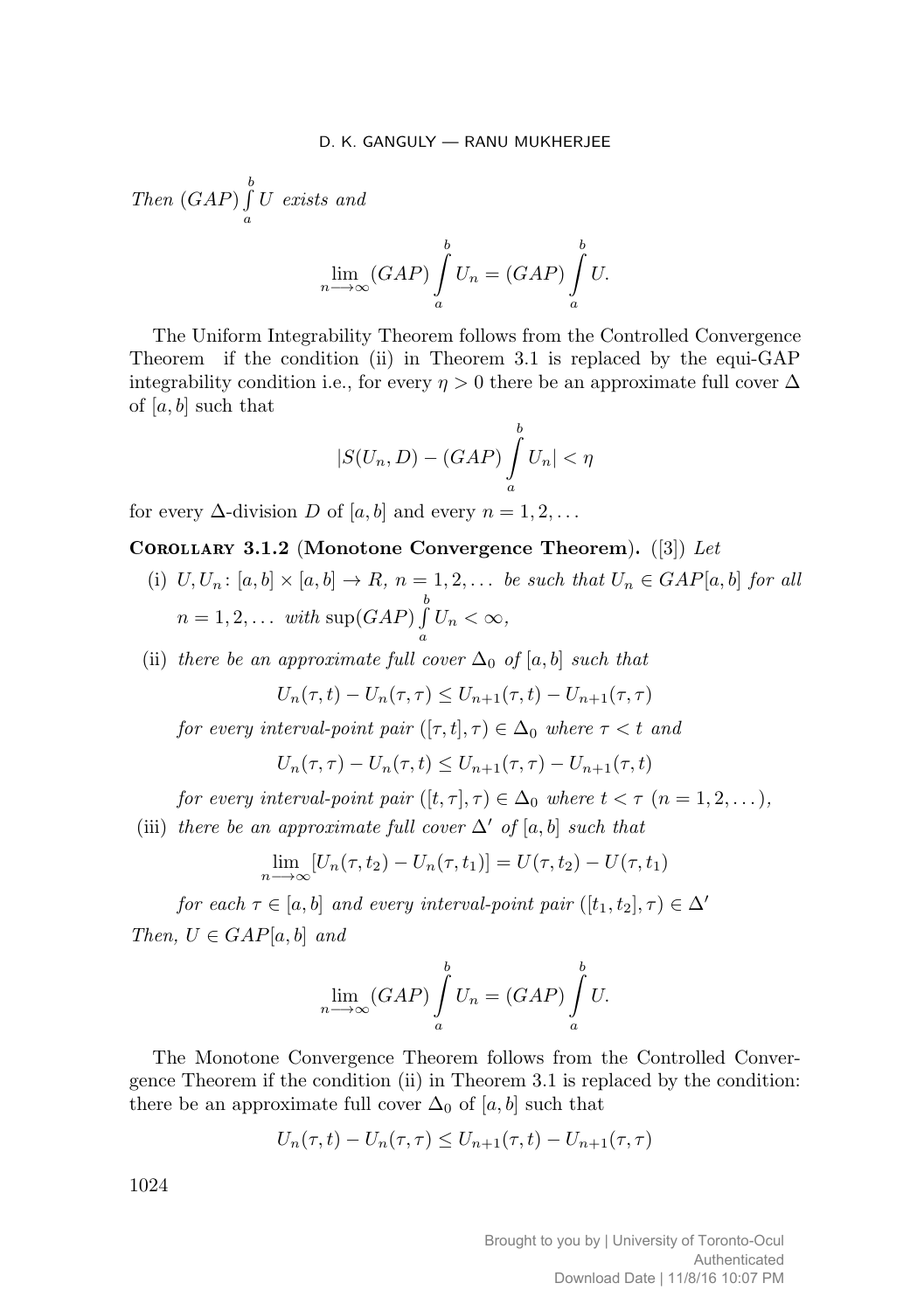for every interval-point pair  $([\tau, t], \tau) \in \Delta_0$  where  $\tau < t$  and

$$
U_n(\tau, \tau) - U_n(\tau, t) \le U_{n+1}(\tau, \tau) - U_{n+1}(\tau, t)
$$

for every interval-point pair  $([t, \tau], \tau) \in \Delta_0$  where  $t < \tau$   $(n = 1, 2, \dots).$ 

## COROLLARY 3.1.3 (Dominated Convergence Theorem). Let

- (i)  $U, U_n$ :  $[a, b] \times [a, b] \rightarrow R$ ,  $n = 1, 2, \ldots$  be such that  $U_n \in GAP[a, b]$  for all  $n = 1, 2, \ldots,$
- (ii) there be an approximate full cover  $\Delta_0$  of [a, b] such that for every  $\varepsilon > 0$ there exist a function  $p(\tau)$  defined on [a, b] taking integer values and a positive superadditive interval function  $\psi$  defined for closed intervals  $J \subset$  $[a, b]$  with  $\psi([a, b]) < \varepsilon$  such that for every  $\tau \in [a, b]$  we have

$$
|U_n(\tau,J) - U(\tau,J)| < \psi(J)
$$

provided  $n>p(\tau)$  and  $(\tau, J) \in \Delta_0$  with  $\tau \in J \subset [a, b],$ 

(iii) there be two functions  $V, W : [a, b] \times [a, b] \rightarrow R$  such that  $V, W \in GAP[a, b]$ and there be an approximate full cover  $\Delta'$  of [a, b] such that for all  $n \in N$ ,  $\tau \in [a, b]$  we have

$$
V(\tau, J) \le U_n(\tau, J) \le W(\tau, J)
$$

for any point-interval pair  $(\tau, J) \in \Delta'$ .

Then  $U \in GAP[a, b]$  and

$$
\lim_{n \to \infty} (GAP) \int_{a}^{b} U_n = (GAP) \int_{a}^{b} U.
$$

The Dominated Convergence Theorem follows from the Controlled Convergence Theorem if the condition  $U_n \to U$  almost everywhere in [a, b] in (i) in Theorem 3.1 is replaced by the condition:

there be an approximate full cover  $\Delta_0$  of [a, b] such that for every  $\varepsilon > 0$  there exist a function  $p(\tau)$  defined on [a, b] taking integer values and a positive superadditive interval function  $\psi$  defined for closed intervals  $J \subset [a, b]$  with  $\psi([a, b]) < \varepsilon$ such that for every  $\tau \in [a, b]$  we have

$$
|U_n(\tau,J)-U(\tau,J)|<\psi(J)
$$

provided  $n>p(\tau)$  and  $(\tau, J) \in \Delta_0$  with  $\tau \in J \subset [a, b]$ .

And if the condition (ii) in Theorem 3.1 is replaced by the condition: there be two functions  $V, W : [a, b] \times [a, b] \rightarrow R$  such that  $V, W \in GAP[a, b]$  and there be an approximate full cover  $\Delta'$  of [a, b] such that for all  $n \in N$ ,  $\tau \in [a, b]$ we have

$$
V(\tau, J) \le U_n(\tau, J) \le W(\tau, J)
$$

for any point-interval pair  $(\tau, J) \in \Delta'$ .